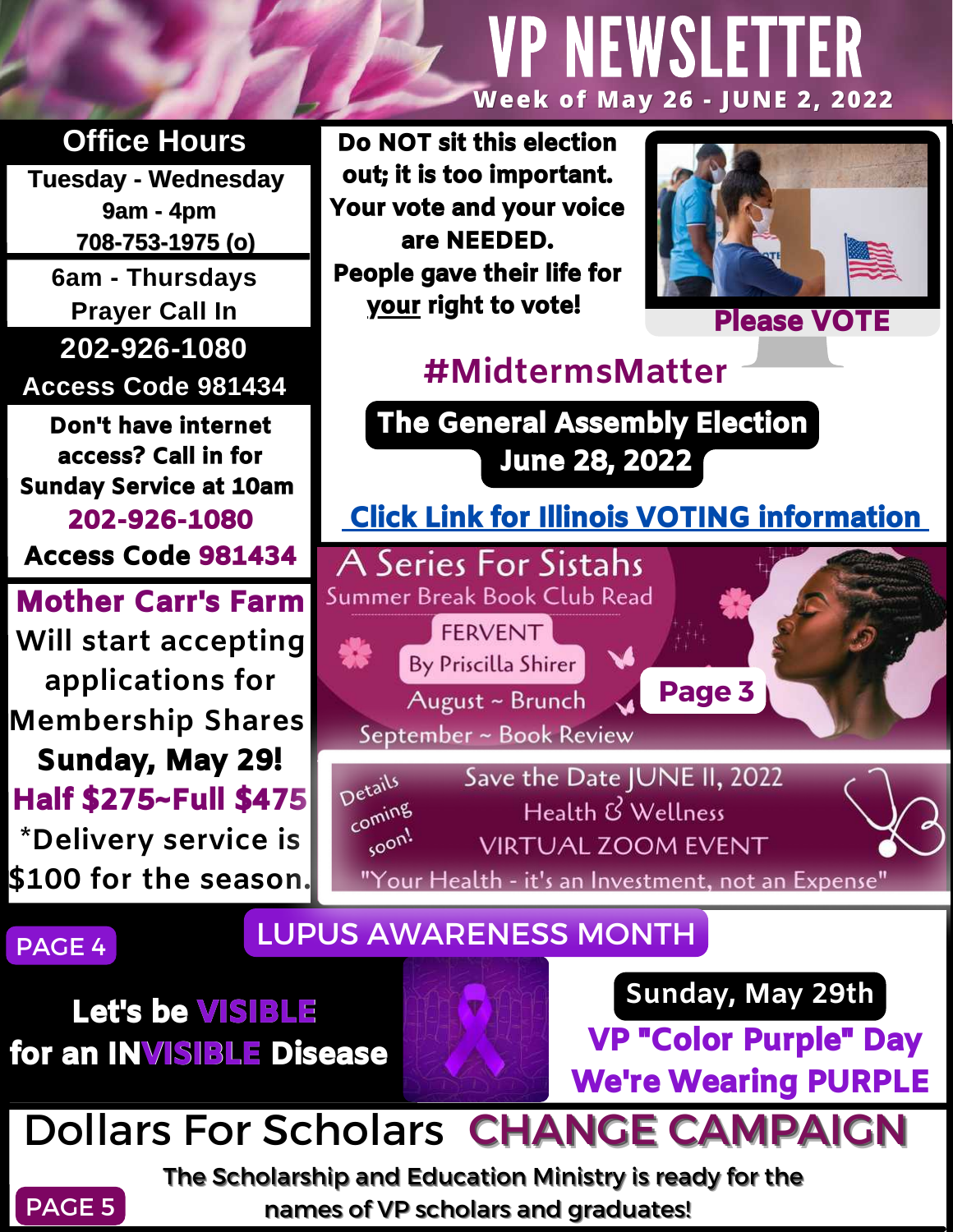| <b>May Wedding</b>                          | <b>Content Available On:</b>                      |
|---------------------------------------------|---------------------------------------------------|
| <b>Anniversaries</b>                        | Facebook, YouTube,<br>Instagram, Twitter,         |
|                                             | and                                               |
| Wilbur & Arleen Pierce ~ 59 years May 5     | VPCOG.ORG                                         |
| Darwin & Tosha Jackson ~ 11 years May 7     |                                                   |
| Aubrey & Sherri Volious ~ 20 years May 11   | <b>TUESDAYS</b><br>6pm Tellin' it like it TiS     |
| Victor & Stacy Watts ~ 28 years May 14      | (Tosha is Speaking)                               |
| Donald & Dorothy Franklin ~ 62 years May 15 | <b>WEDNESDAYS</b>                                 |
| Randy & Dietta Smith ~ 47 years May 24      | 12pm "Lunch & Learn"                              |
| Larry & Gladys Brand ~ 5 years May 27       | <b>Bible Study</b>                                |
| Pray for the names on our sick list.        | with Pastor Bruce                                 |
| <b>Sis. Mable Cass</b>                      | 6pm Min. Kitty White<br>"A Kiss from God"         |
| <b>Bro. Walter Mitchell</b>                 |                                                   |
| <b>Sis. Bernice Peterson</b>                | <b>THURSDAYS</b>                                  |
| <b>Deacon Bennie Smith</b>                  | <b>6am Prayer Call</b><br>202-926-1080            |
| <b>Bro. Maurice Snell</b>                   | Access Code 981434                                |
| <b>Sis. Hazel A. Taylor</b>                 |                                                   |
| <b>Sis. Brenda Thomas</b>                   | <b>6pm Lady Maura</b><br><b>OMG Oh Maura Gale</b> |
| <b>Sis. Margaret Thompson</b>               | <b>TUNE IN HERE</b>                               |
| <b>Sis. Janice Turner</b>                   |                                                   |
| <b>Sis. Martha Veals</b>                    | 8pm "Fall in Line"                                |
| <b>Sis. Annette Washington</b>              | "V-Formation                                      |
|                                             | with Coach V"                                     |
| <b>Pray for our Bereaved.</b>               | <u>3rd Thursdays</u>                              |



**SATURDAYS 6pm S.A.L.T. Bible Study**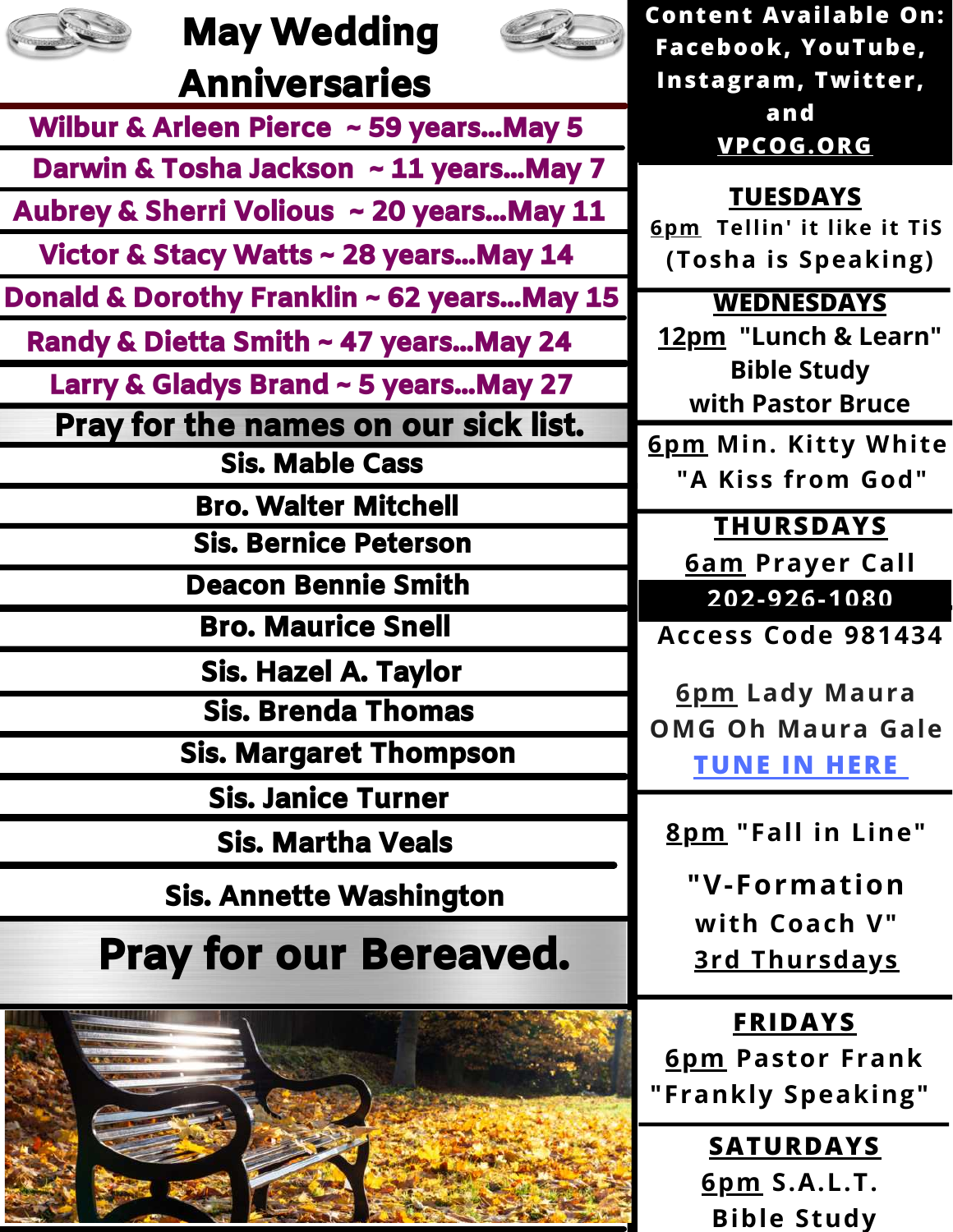

**Sis. Monica Miller** 



# **FERVENT**

A Woman's Battle Plan to Serious, Specific and Strategic Prayer **By Priscilla Shirer** 

FERVENT

**FERVENT** 

PRISCILLA SHIRER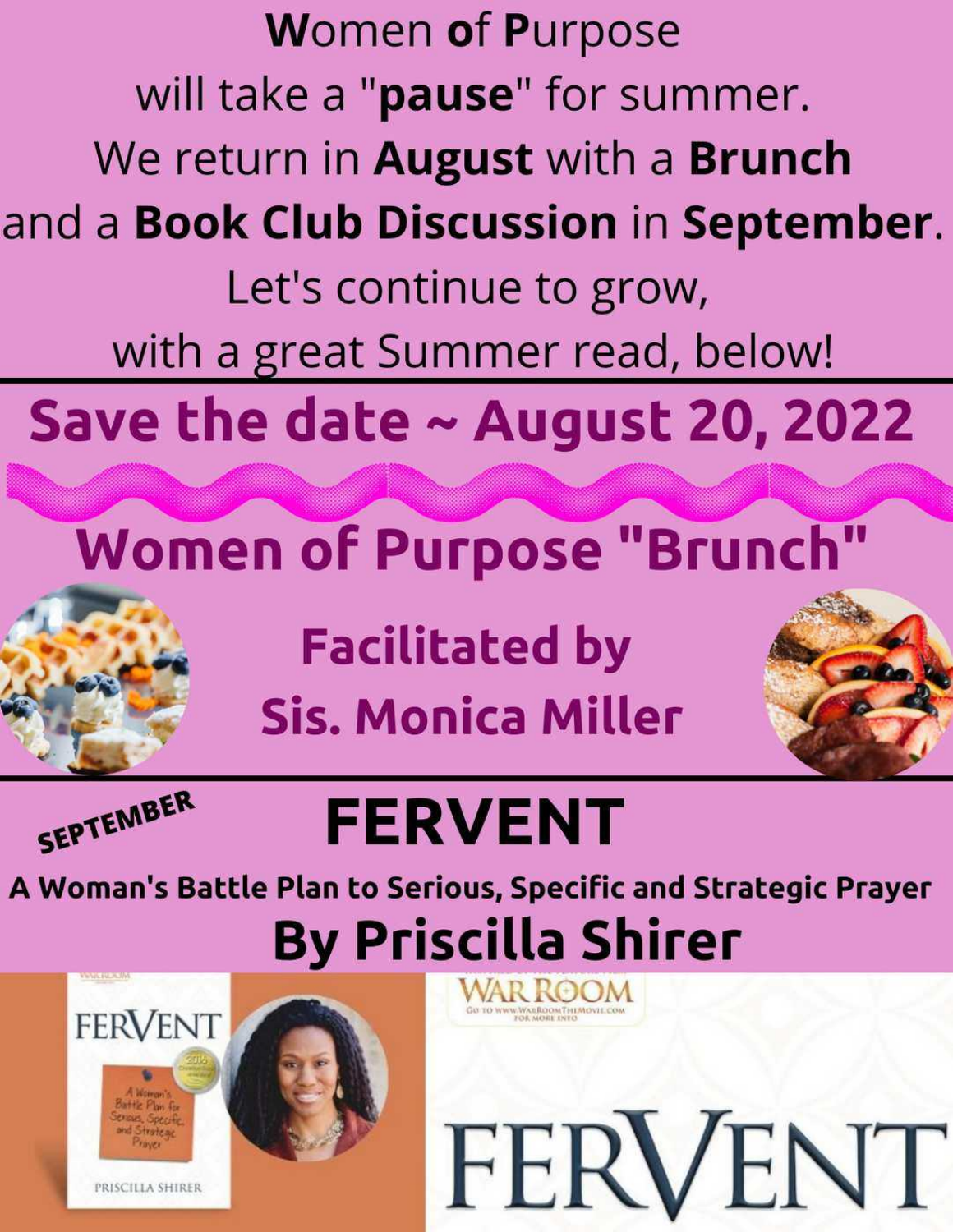## LUPUS AWARENESS MONTH

What is Lupus? Many people have heard of Lupus, but only a few truly understand what this horrific illness is all about. Lupus is a chronic, autoimmune disease that affects many different parts of the body. In this illness, the body's immune system attacks itself because it cannot tell the difference between healthy tissue and foreign invaders, such as bacteria and viruses. Often times, Lupus symptoms, which can range from mild to life threatening, are mistaken for symptoms of other diseases making it hard to diagnose.

For information and insight, please visit:

**https://youtu.be/Q2XwzynYTqM**

**Living with Lupus….**  Click on the Links Below **<https://youtu.be/NZJTZMgbdeU> [https://youtu.be/1CGNNpJ3Q\\_Q](https://youtu.be/1CGNNpJ3Q_Q)**

### LET'S RAISE AWARENESS!!!

Wear Purple to Be Visible for an Invisible Disease.

May is

Lupus

Awareness

Month!